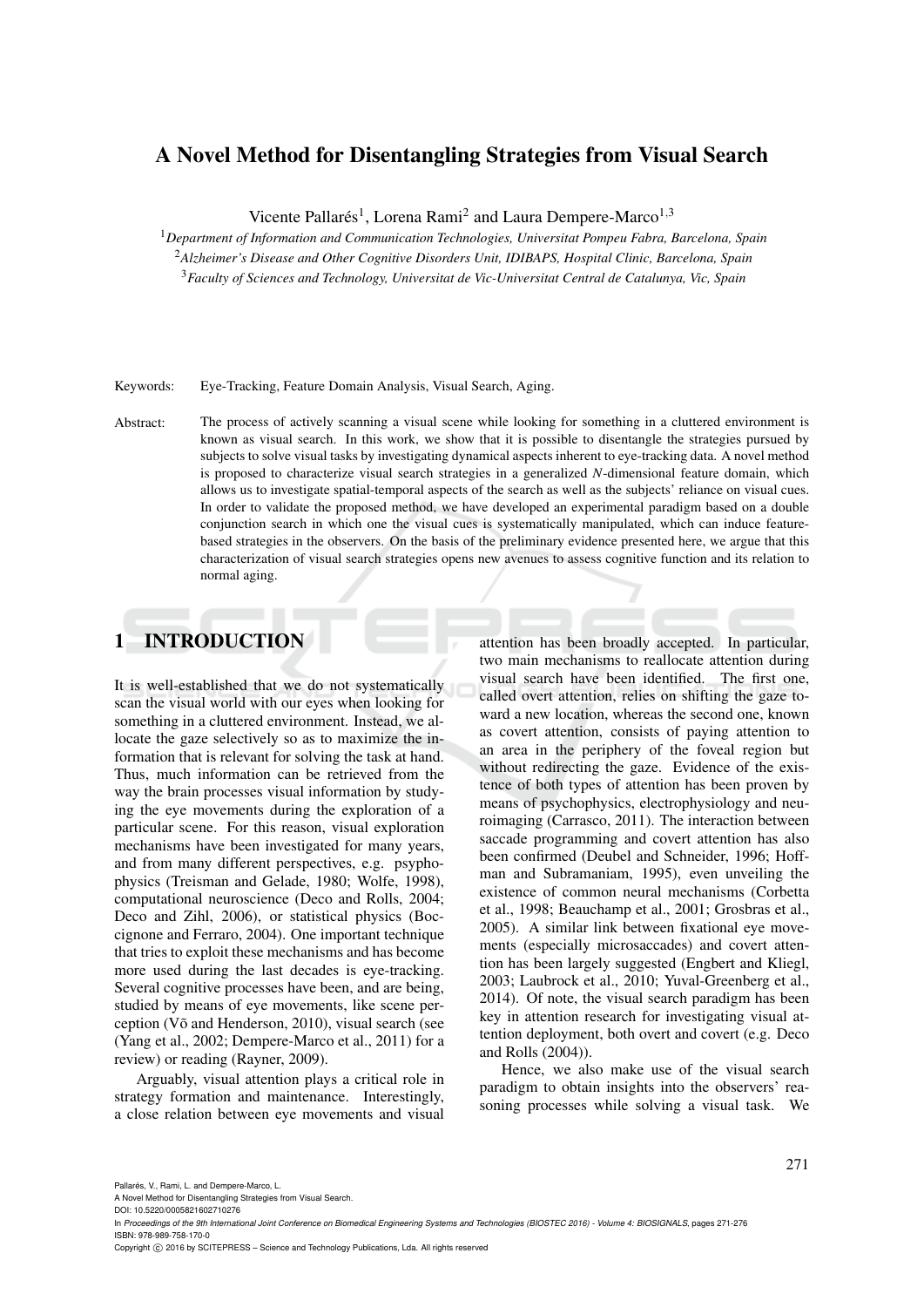argue that this approach opens up the possibility to study the eye movements as a hallmark of cognitive function. To this end, a new approach for knowledge gathering from visual search is presented and evaluated here, as well as applied to a simple visual search task. The novelty of the proposed work lies on the definition of a generalized feature domain in which the dynamics of the eye movements patterns are analyzed. This analysis includes both visual cues (features) of the stimulus and spatial characteristics of the patterns, which enrich the characterization of the eye movements providing a new generalized feature domain in addition to the more common event-related spatial domain (Holmqvist et al., 2011).

### 2 METHODS

#### 2.1 Experimental Set-up

To assess the validity of the proposed method, we have considered a double conjunction search task akin to that presented by Hu et al. (2003). We have, however, modified such task in this study by systematically manipulating the image content in order to facilitate the emergence of optimal feature-based strategies during visual search. Figure 1 illustrates several test cards, together with the experimental protocol, used in this study. The goal of the task is to find the unique object (i.e. a square) that presents two specific features (i.e. the colors blue and yellow) among a set of distractors (i.e. the rest of squares).

Two groups of subjects have been considered in this study: 7 young participants (2 male/ 5 female, ages [22-38]), and 7 elderly subjects (2 male/ 5 female, ages [58-68]). Their eye movements have been monitored with an eye-tracker (Tobii X120,  $f_s = 120$  Hz) while performing the task. The subjects were seated 65 cm in front of a 17-inch monitor (screen resolution  $1024 \times 768$  pixels) and a chin-rest

was used to prevent head movements.

## 2.2 Extending the Hot Spot Framework to a Generalized Feature Domain

A conceptual framework was presented in (Hu et al., 2003) based on the hypothesis that there is a direct relation between visual attention and oculo-motor action. In this approach, which received the name of hot-spot framework, the fixation events from the scanpath (originally defined in the spatial domain) are projected onto a new feature domain (in this particular case, the color domain). The prevalence of such features in the visual scan-path —defined as a sequence of fixations and saccades— are determined, which can unveil the existence of the underlying strategies pursued by the observer.

Given a scan-path  $\xi = \langle x_i, y_i, t_i \rangle$ , where each fixation is centered at  $\langle x_i, y_i \rangle$  and with a dwell time  $t_i$ , it is possible to extract the prevalence of a particular feature  $f_k$  as

$$
T(f_k) = \sum_{\langle x_i, y_i \rangle \in \xi} \left( \sum_{\langle x_i, y_i \rangle \in \Omega(x_i, y_i)} t_i P^i f_k(x, y) \right) \tag{1}
$$

where  $\Omega(x_i, y_i)$  is the foveal field of the fixation centered at  $\langle x_i, y_i \rangle$  considering all the pixels within a 2<sup>°</sup> visual angle, and  $P^i_{f_k}$  is a probability distribution function.

Those features that are relevant, not only from a bottom-up perspective but also in conjunction with top-down aspects, can be extracted by defining, in the feature domain  $F$ , a density function  $\Gamma$ . To do this, the prevalence of a feature point  $f_k$  must be normalized by a factor that represents the absence of any predetermined strategy. This normalization factor is computed by considering the exploration of the whole card with no over/under scanning of any part, and it is calculated as

$$
T_0(f_k) = \sum_{\langle x_i, y_i \rangle \in Image} \left( \sum_{\langle x_i, y_i \rangle \in \Omega(x_i, y_i)} P^i f_k(x, y) \right) \quad (2)
$$



Figure 1: The test cards are composed of squares distributed in a  $10 \times 10$  grid with a gap between adjacent squares. Each of the squares in the stimulus card is defined by two out of four possible colors: red, green, blue and yellow. A sequence of nine different cards is presented to the participants following the above protocol, and each card is displayed until the target is found. As illustrated in the example, four out of the nine cards have an equal global amount of color each (i.e. 25% prevalence) whereas in the other five cards, the amount of yellow diminishes gradually, from 25% to 5% prevalence in 5% steps. Such decrease intends to elicit the emergence of color-based search strategies as a result of its increasing visual saliency.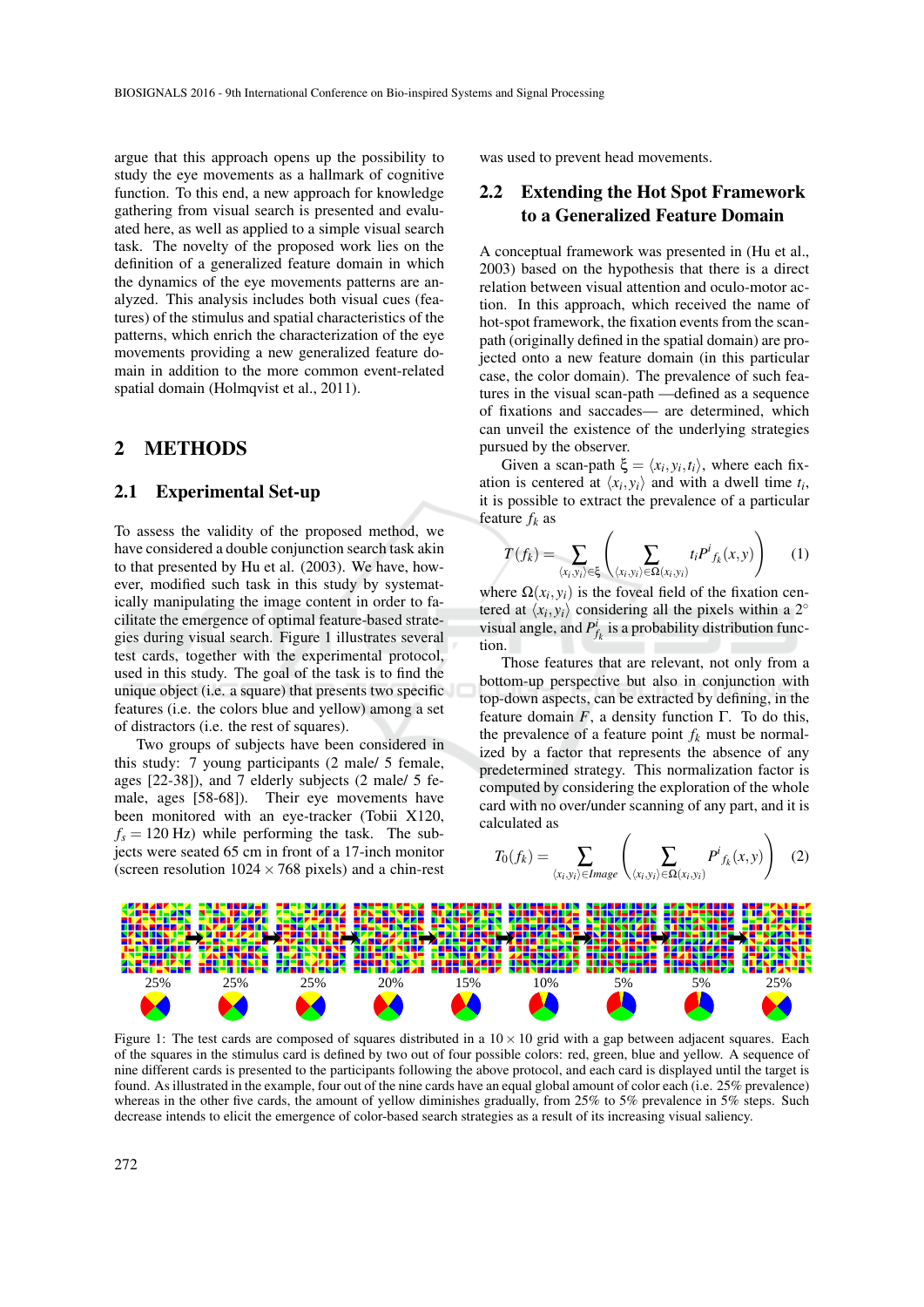*T*<sup>0</sup> describes, then, the prevalence of a feature in a scan-path which shows a systematic exploration of the test card with no preference for any features of the stimulus. The density function is finally defined as *T*(*fk*)

$$
\Gamma(f_k) = \frac{\frac{T(f_k)}{\sum T(f_k)}}{\frac{T_0(f_k)}{\sum_k T_0(f_k)}} = \frac{T'(f_k)}{T'_0(f_k)}
$$
(3)

 $T'(f_k)$  characterizes the prevalence of the feature  $f_k$ in the observers' scan-path, as Equation (1), but now considering the specific properties of the stimulus.

All in all, by turning  $T(f_k)$  and  $T_0(f_k)$  into probability density functions,  $\Gamma$  can be explained in terms of signal detection theory (Hu et al., 2003). In particular,  $T'(f_k)$  can be interpreted as the detected signal, which also contains a noise signal  $T'_0(f_k)$ . The likelihood function in our case corresponds to the ratio between  $T'(f_k)$  and  $T'_0(f_k)$ . Thus,  $\Gamma > 1$  would be indicative of certain feature preference in that the likelihood of paying attention to a particular feature would be higher than that expected by chance. In this work, we extend the original formulation in order to capture strategies developed on any feature domain, which also includes spatial patterns present in the visual scan-paths. Moreover, our approach can be applied to any eye movement event, not only fixations.

For this particular task, two specific feature domains have been analyzed. On one hand, the prevalence of color-based patterns is assessed in the color domain, as in (Hu et al., 2003). This is particularly relevant in our study given the decrease in the amount of one of the two target colors, which entails the emergence of an optimal strategy based this feature. On the other hand, and in contrast to the original work, spatial-temporal patterns have also been extracted from the scan-path and are projected onto a spatial feature domain. This has allowed us to reveal and characterize the emergence of certain stereotypical behaviors such as reading patterns or column-wise exploration.

#### 2.2.1 Color Domain

The emergence of strategies in the feature domain is assessed from Equation (1) by considering color as the visual cue which defines such domain. In this study, the probability function  $P_{f_k}^i(x, y)$  is defined such that for each fixation  $\langle x_i, y_i \rangle$ ,  $P^i_{f_k}(x, y) = 1$  $\forall (x, y) \in \Omega(x_i, y_i)$ , and else  $P^i_{f_k}(x, y) = 0$ . As previously stated, this implies that the relevance of each color is proportional to the attention received (see

Equation (1)), while it also depends on the characteristics of the scene (see Equation (2)). Therefore, the density function of each color is defined as in Equation (3). For these particular stimuli  $1 \leq k \leq 4$ , representing the four colors (i.e. red, green, blue and yellow).

#### 2.2.2 Spatial Domain

Similarly, the emergence of spatial-temporal patterns is explored in this study. It is worth noting that saccade direction conveys information about the geometrical structure of the scan-paths, which in turn, may reflect the existence of underlying systematic behaviors. Moreover, the analysis based on the consideration of spatial positions (i.e. the  $\langle x_i, y_i \rangle$  fixation coordinates) is not traslation invariant. By using saccade direction instead, the outcome is less sensitive to translation and thereby less dependent on the local characteristics of the stimulus. Thus, in order to explore this scenario, the angles of the saccades present in the scan-path are analyzed, which give rise to a newly defined feature domain of saccade directions.

To project the saccade events of the scan-path onto this feature domain, Equation (1) and Equation (2) are recalled. The saccade direction is calculated with respect to the horizontal. The angular range of  $360^\circ$ is discretized into 12 intervals spanning  $30^\circ$  and centered at  $0^\circ$ ,  $30^\circ$ ,  $60^\circ$ ,  $90^\circ$ , ...,  $330^\circ$ . Each pair of opposed angles is considered as the same spatial direction, and defines one out of 6 possible directions of the eye movements. Since the saccade time length is substantially short and remains largely constant, *t<sup>i</sup>* is taken as a constant. The prevalence of each saccade direction in the scan-path is then described by

$$
T(f_k) = \sum_{\langle sacc_i \rangle \in \xi} P^i_{f_k}
$$
 (4)

where  $sacc_i$  are the saccades extracted from the scanpath  $\xi$ , and  $P_{f_k}^i$  is a probability distribution function, which is defined such that  $P_{f_k}^i = \delta(d - f_k^i)$  (i.e.  $P_{f_k}^i = 1$ if the direction of saccade *i* is *k*, and else  $P^i_{f_k} = 0$ . This prevalence must be normalized again by a factor that takes into account all the possible directions for the saccades in the scan-path. This operation will weight the saccade direction  $f_k$  according to its dominance when considering a strategy-free scan-path. Then, Equation (2) can be rewritten following an analogous reasoning to that described in previous sections as

$$
T_0(f_k) = \sum_{\langle sacci \rangle \in Image} P^i_{f_k}
$$
 (5)

In this occasion, the lack of strategy is modeled as a homogenous probability of saccadic programming in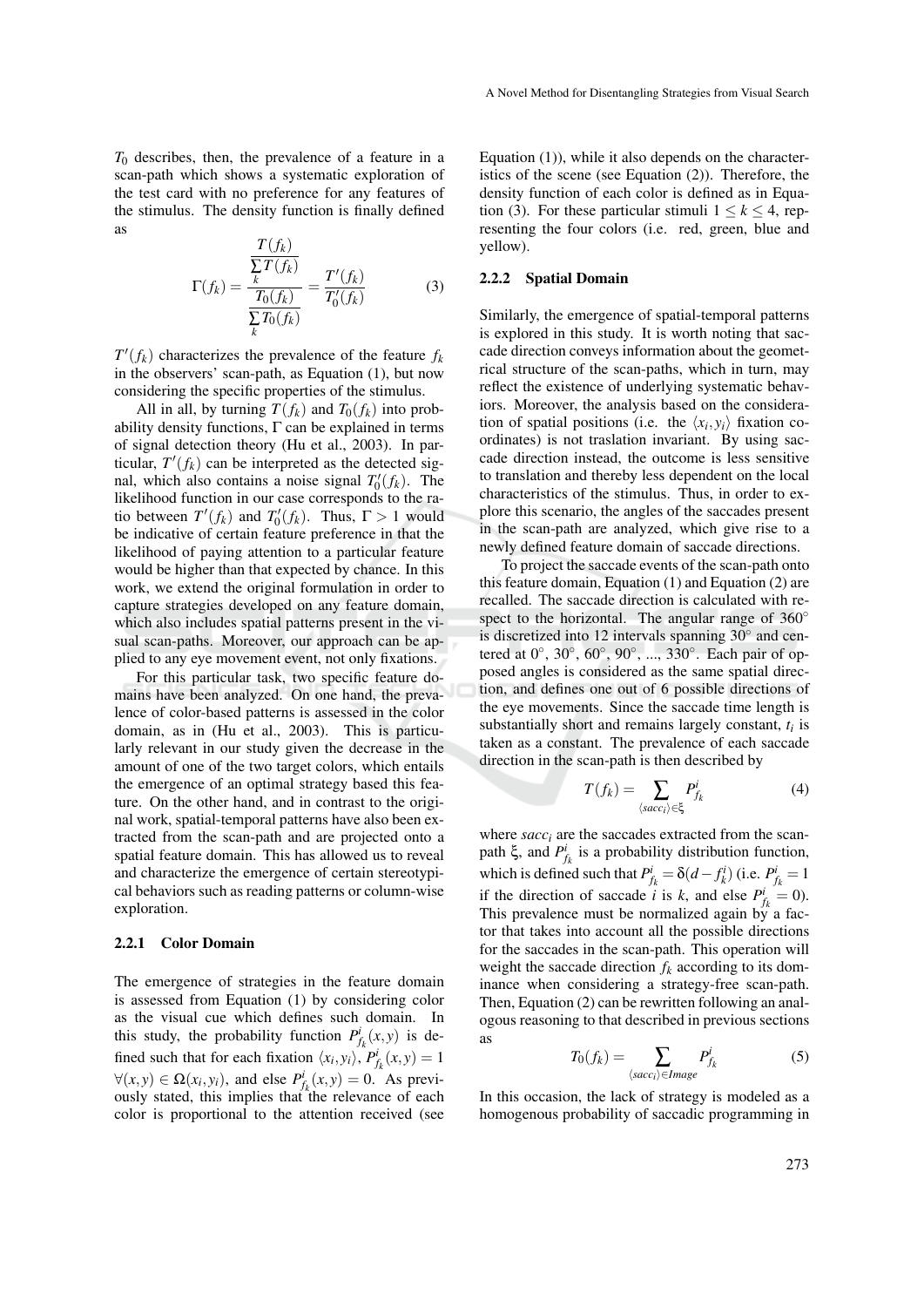

Figure 2: Illustration of four scan-paths that have been analyzed by projecting the information from fixations and saccades in the color and spatial domains, respectively. [Left] stimulus cards with the saccades trajectories superimposed; [center] the density function corresponding to each color in the feature domain; [right] the density function corresponding to each saccade direction for the 6 possible directions. A density value over 50% is accepted as an indicator of pursuing a strategy.

any of the 6 possible directions. By again turning,  $T(f_k)$  and  $T_0(f_k)$  into probability density functions a probability density function  $\Gamma$  akin to that in Equation (3) has been defined.

## 3 RESULTS

The analysis of the eye-tracking data in both domains (i.e. color and spatial feature domains) has allowed us to identify a number of stereotypical strategies, which are shown in Figure 2. Interestingly, the proposed method permits us to investigate both dynamical aspects of the visual search strategies as well as the aggregate behavior which accounts for the complete scan-path. In the first case, the density function  $\Gamma(t)$ is evaluated by considering all of the fixations from the scan-path occurred up to time *t*. Thus, it is the dynamical evolution of the function  $\Gamma(t)$  what is depicted in Figure 2. In order to normalize the curves into a common scale, the density functions have been divided by the number of features *n*, which conform the feature domain at hand, i.e.  $n = 4$  for color and  $n = 6$  for saccade directions.

Figure 2 shows several paradigmatic examples which correspond to individual visual scan-paths over four different test cards. The first aspect that must be noted is the existence of a transient period, which is usually followed by a stationary state. It is during this stationary state that the strategy becomes stable and can be readily identified. Out of the four cases illustrated, Figure 2.A (a card presenting a 25% of each color), does not reveal the presence of any strategy, i.e. neither color-based nor any spatial-temporal pattern. In fact, after a short transient period, the density function for all four colors converges to a 25%, thus revealing the absence of any feature preference. Similarly, in the spatial domain no feature preference has been identified, which is in agreement with the visual scan-path (see left panel) in which no clear strategy can be identified.

In contrast, Figure 2.B shows another trial (20% of yellow) in which a spatial-temporal pattern emerges from the visual scan-path. In this case, a column-wise reading pattern can be identified (see left panel). The proposed method clearly reveals such a strategy (note the overall dominance of the density function corresponding to the vertical saccade direction). Notably,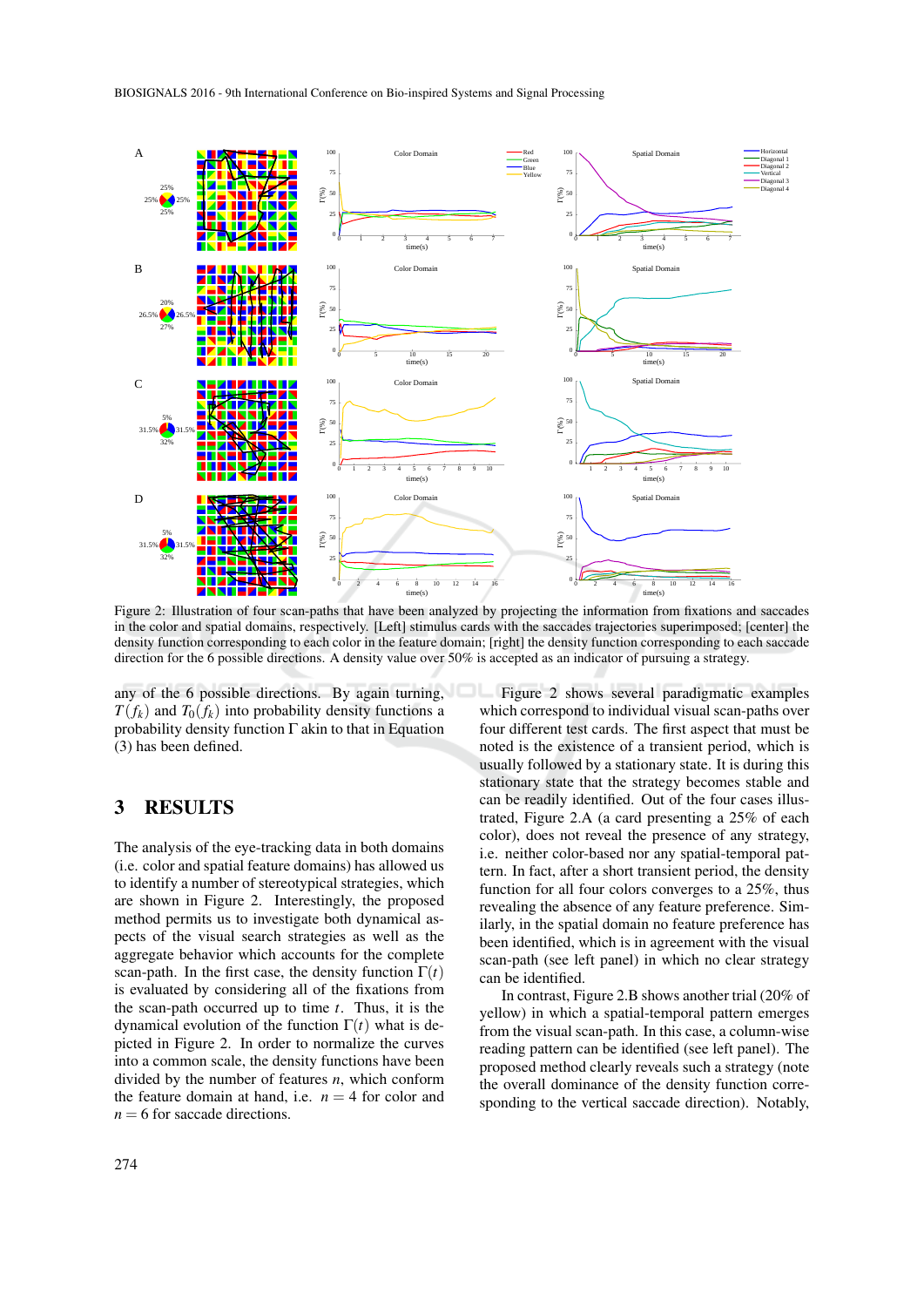

Figure 3: (A) Probability estimates of developing spatial-based and color-based strategies; the emergence of a strategy is considered whenever a 50% density value is exceeded for young (blue) and elderly (red) populations. (B) Task completion times for young (blue) and elderly (red) subjects.

this method does not only allow to identify whether a particular strategy occurs but also *when* it emerges and *how* (or whether) it is related to other strategies. Similarly, the trial in Figure 2.C, which presents a different proportion of colors, shows a color-based strategy. In this case, the density function corresponding to yellow grows rapidly revealing a preference for this color whereas no spatial-temporal pattern can be identified. Finally, Figure 2.D shows another trial (also 5% of yellow), in which a combination of color-based and spatial-based strategies emerges. The analysis in the color domain reveals a clear prevalence of yellow in the visual scan-path while, at the same time, a rowwise scanning pattern (i.e. dominance of horizontal direction saccades) becomes apparent in the spatial domain. The observer covered a large area of the card pursuing this spatial-temporal pattern, but with a tendency to focus on the most relevant feature given the task at hand. This is an example of an optimal strategy in that the most informative areas are fixated upon while following a systematic strategy which allows the subject to easily keep track of the items which have already been visited.

Finally, the eye-tracking data from both populations is considered to assess possible differences because of aging. For each trial, two coefficients have been computed, one describing spatial-based strategies (i.e. horizontal or vertical saccade direction dominance) and the other color-based strategies (i.e. yellow dominance). To this end, the stationary state and its accompanying strategy in each of these domains is characterized by the averaged density function value during the last 500 ms of the trial. In the case of the spatial domain, the maximum between the horizontal and vertical saccade density functions is considered. Whenever  $\Gamma > 50\%$ , we consider that a strategy has been actively pursued. Each trial of the experiment has been considered as a trial of a Bernoulli process interpreted as a success whenever  $\Gamma > 50\%$ . This has allowed us to evaluate for a particular strategy the probability of being pursued by a population.

The results obtained (Figure 3.A) show some evidence of notable differences among the two populations. In particular, the probability of developing a spatial strategy is higher for the elderly population for almost any kind of card, while for young participants spatial-based strategies tend to decrease as color-based strategies emerge. In short, the elderly apparently undergo more systematic searches. Beyond visuo-motor aspects, and the large variability observed in the data, such systematic patterns tend to be accompanied by longer overall search times (as can be seen in Figure 3.B).

# 4 CONCLUSIONS

In this work, we provide evidence supporting the notion that it is possible to unveil, and mathematically characterize, the strategies pursued by subjects while solving complex visual tasks. A novel experimental paradigm based on a double conjunction search, in which one of the visual cues is systematically manipulated, has been proposed. Both spatial-temporal and feature-based patterns are studied by considering a common methodological framework. The method has been evaluated on two groups of subjects, who differ in their age. The proposed method has allowed us to: 1) characterize the strategies that are employed, 2) study the emergence, temporal deployment and dominance of such strategies, and 3) assess differences between the two cohorts.

We suggest that the use of eye-tracking technology may provide important insights into aging research. There is evidence that a decline in various aspects of cognition accompanies the aging process. For instance, older adults show a loss of processing speed (Salthouse, 1996) and a decline in several aspects of executive function (working memory, task switching, inhibitory function), and reasoning, as re